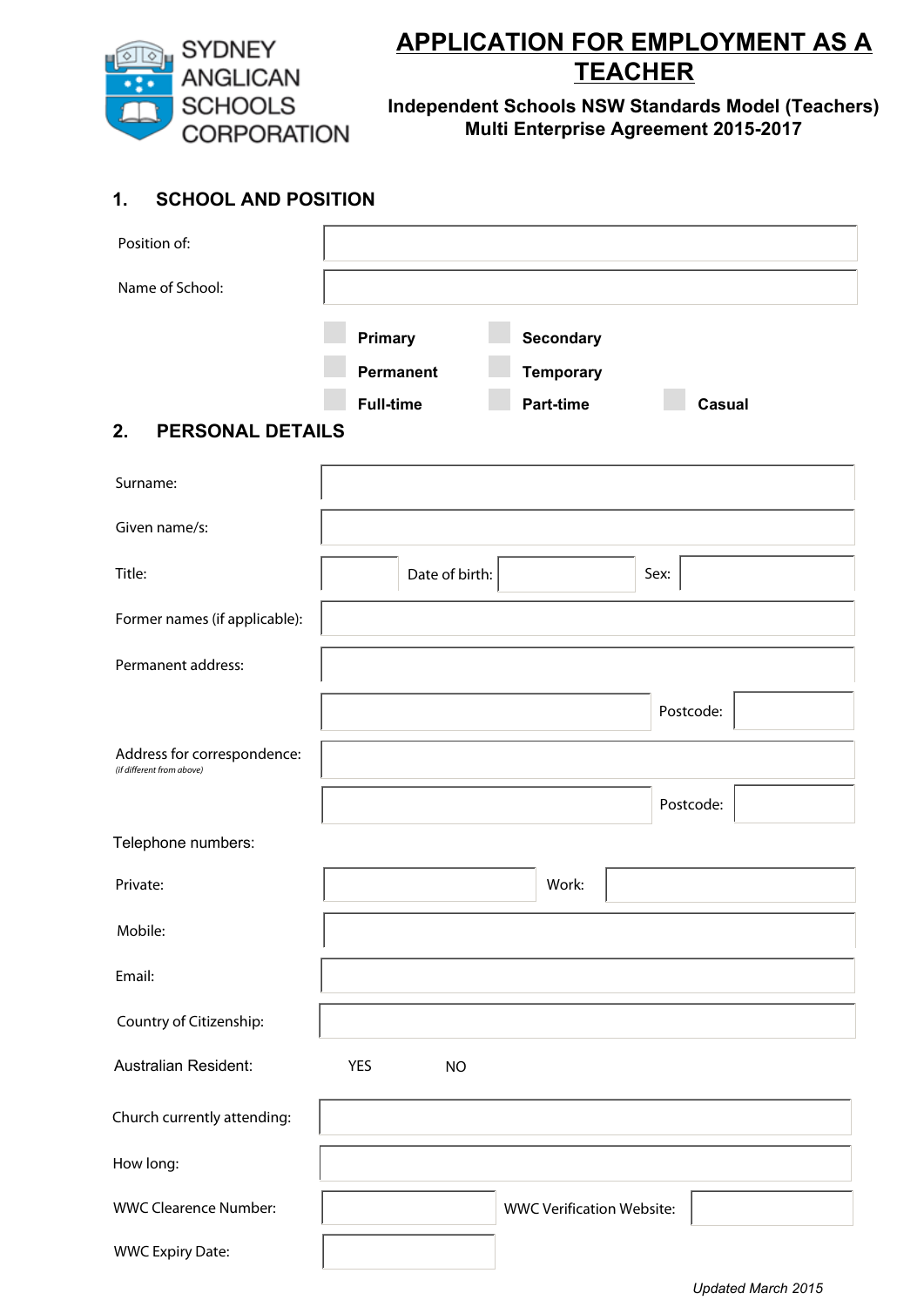## **3. EDUCATION**

#### *SECONDARY EDUCATION*

| <b>Highest Award</b> | <b>School Attended</b> | <b>Year of Award</b> |
|----------------------|------------------------|----------------------|
|                      |                        |                      |

#### *TERTIARY EDUCATION (including current incomplete courses):*

| Name and Location of<br>Institution | Years of<br>Attendance | <b>Award Conferred</b> | <b>Date Conferred</b> |
|-------------------------------------|------------------------|------------------------|-----------------------|
|                                     |                        |                        |                       |
|                                     |                        |                        |                       |
|                                     |                        |                        |                       |
|                                     |                        |                        |                       |

#### **TEACHING QUALIFICATION** - I am qualified to teach:

Infants Primary

Secondary – Teaching Subjects:

#### *SIGNIFICANT, RECENT & RELEVANT PROFESSIONAL DEVELOPMENT (in general, within the last 5 years):*

| Name and Location of<br>Institution | Years of<br>Attendance | <b>Award Conferred</b><br>(if applicable) | <b>Date Conferred</b> |
|-------------------------------------|------------------------|-------------------------------------------|-----------------------|
|                                     |                        |                                           |                       |
|                                     |                        |                                           |                       |
|                                     |                        |                                           |                       |
|                                     |                        |                                           |                       |
|                                     |                        |                                           |                       |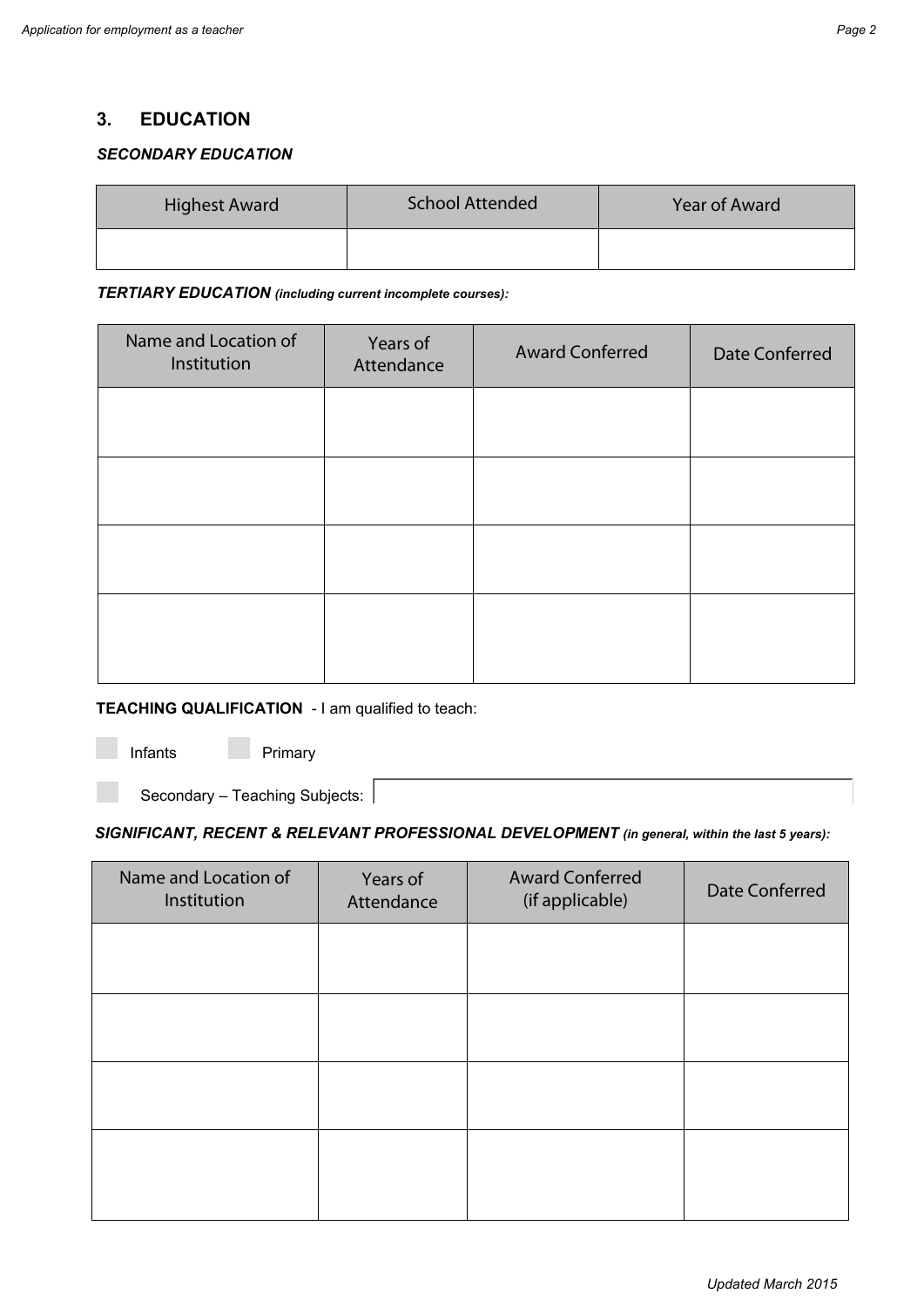*PRESENT EMPLOYMENT:*

| Name of Employer:                                |           |
|--------------------------------------------------|-----------|
| Address of Employer:                             |           |
|                                                  | Postcode: |
| Name of Manager:                                 |           |
| <b>Commencement Date:</b>                        |           |
| <b>Current Position:</b>                         |           |
| Other Position(s) Held with Present<br>Employer: |           |
| <b>Current Salary:</b>                           |           |

#### *PAST EMPLOYMENT:* (in reverse order from most recent employer)

| From | To | Name and Address of<br>Employment | Full-Time/Part-Time/<br>Casual | Years Completed* |
|------|----|-----------------------------------|--------------------------------|------------------|
|      |    |                                   |                                |                  |
|      |    |                                   |                                |                  |
|      |    |                                   |                                |                  |
|      |    |                                   |                                |                  |
|      |    |                                   |                                |                  |
|      |    |                                   |                                |                  |

*\* Where part-time teaching is listed, please note your FTE load.*

*\* Part-time and casual teaching will only be included in calculation of service where appropriate evidence is supplied.*

**Teacher Classification as at 31 December 2010 (eg ST1, Step 6):**

**Independent Schools Teacher Accreditation Authority (ISTAA) status (as applicable):**

**Year in which status conferred (as applicable):**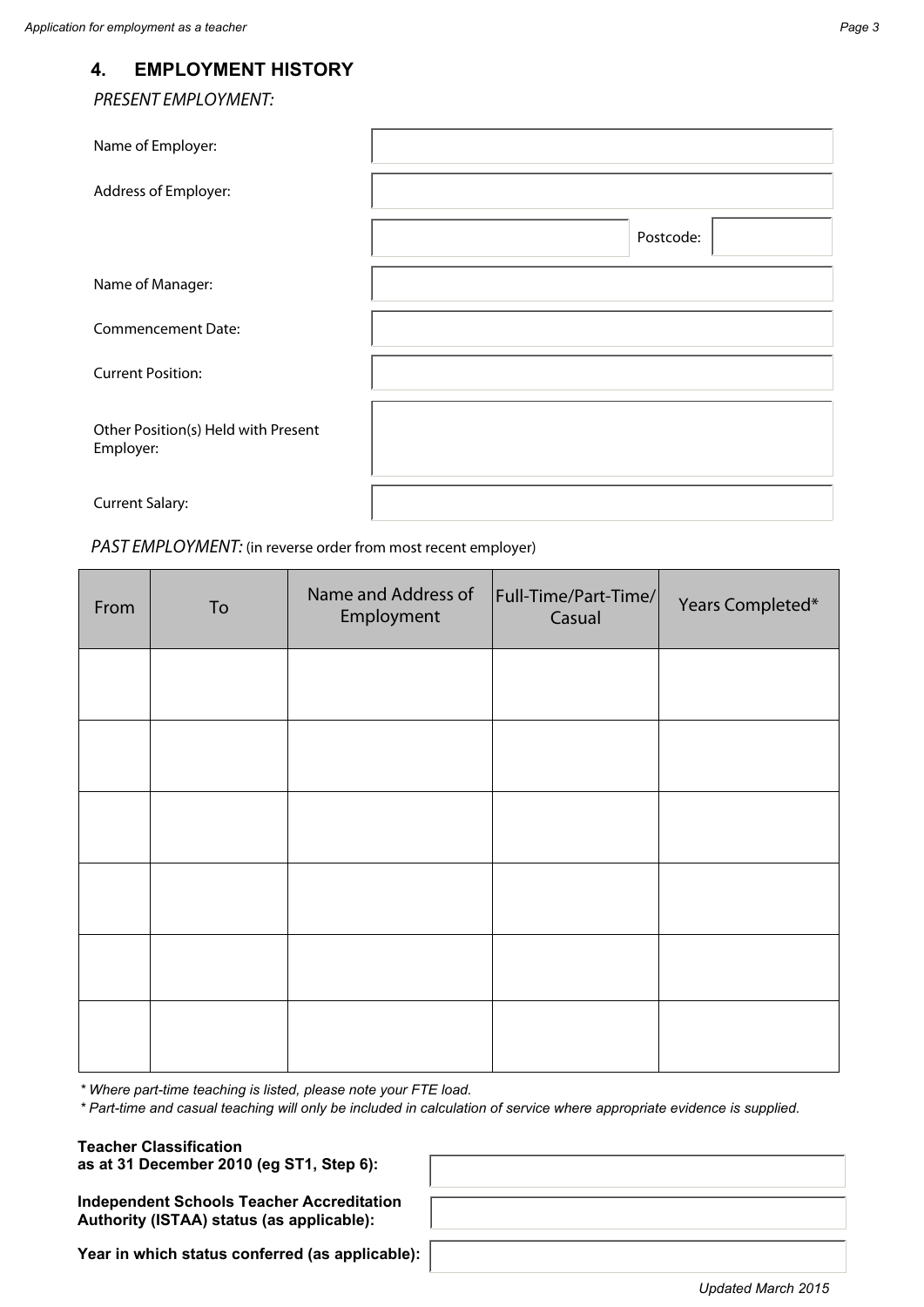## **5. TEACHER ACCREDITATION** (under the *Institute of Teachers Act 2004)*

New scheme teachers -- including newly graduated teachers, interstate and overseas teachers - intending to teach for the first time in NSW from 1 October 2004 must meet the requirements of the NSW Institute of Teachers. In addition, qualified teachers returning to teaching in NSW after an absence of five or more years (also deemed new scheme teachers) must meet the requirements of the NSW Institute of Teachers. Further information is available from the website: www.nswteachers.nsw.edu.au .

| Are you accredited with the Institute of Teachers?                                                                               | <b>Yes</b> | <b>No</b> |
|----------------------------------------------------------------------------------------------------------------------------------|------------|-----------|
| If yes, please provide your accreditation number:                                                                                |            |           |
| If yes, please provide your accreditation level:                                                                                 |            |           |
| If yes, please identify the Teacher Accreditation Authority:                                                                     |            |           |
| If you cannot provide an accreditation number please indicate the reason below:                                                  |            |           |
| I was qualified and teaching (NSW Board of Studies subjects) in NSW,<br>at some time during the five years before 1 October 2004 |            |           |
| My application is now with the Institute of Teachers                                                                             |            |           |
| I am unaware of the Institute of Teachers and its requirements                                                                   |            |           |
| I will be joining the Institute of Teachers with this application                                                                |            |           |

### **6. EMPLOYMENT SCREENING**

Teaching positions are child-related employment. Child protection legislation requires preferred applicants to be subject to employment screening.

A *Prohibited Employment Declaration* and *Employment Screening Consent Form* is to be returned with this application, and is attached.

| Have you ever had your registration, licensing, or classification<br>as a teacher or any other entitlement to teach cancelled<br>or suspended or withdrawn in Australia or any other country?            | Yes | <b>No</b> |
|----------------------------------------------------------------------------------------------------------------------------------------------------------------------------------------------------------|-----|-----------|
| Have you ever been refused registration, accreditation, licensing,<br>or classification as a teacher in Australia or any other country?                                                                  | Yes | No        |
| Have you ever been dismissed or asked to resign as a teacher<br>in Australia or any other country?                                                                                                       | Yes | <b>No</b> |
| Have you ever (or are you currently) the subject of disciplinary<br>proceedings (or any action that might lead to such proceedings)<br>in relation to your employment in Australia or any other country? | Yes | <b>No</b> |
| Have you ever been convicted of an offence carrying a penalty<br>of imprisonment?                                                                                                                        | Yes | N٥        |

*If you have answered Yes to any of the above questions, please attach details.*